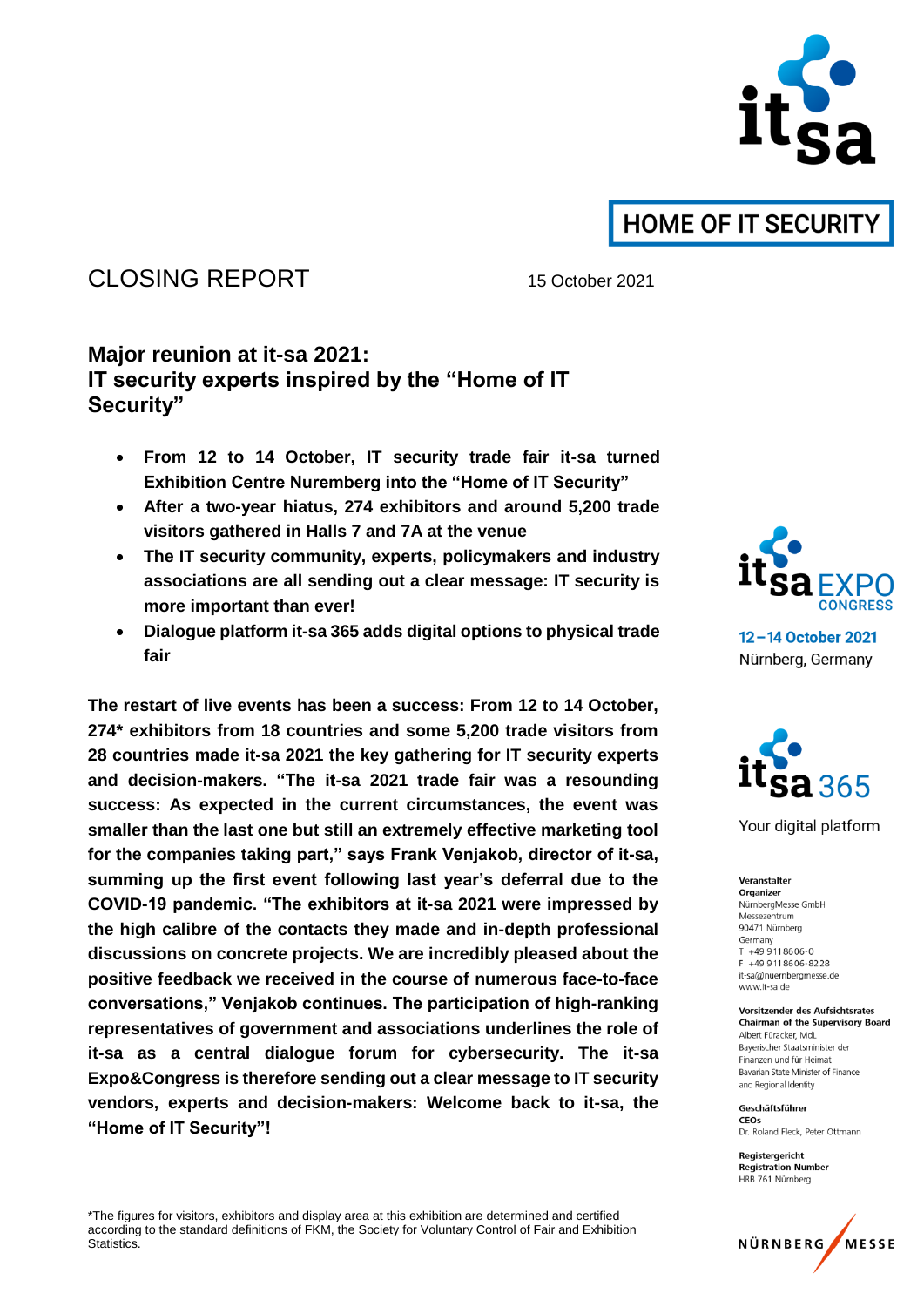

The participants in the event were unanimous: In view of the increase in cyber-attacks, IT security is more important than ever. As digital association Bitkom reported, there has been increased awareness of IT security in Germany and the associated expenditure has also gone up. However, there was still a need to create structures to encourage the further growth of the IT security market. Luigi Rebuffi, Secretary General of the European Cyber Security Organisation, called for example for the strengthening of the cyber security sector in the European economic area. In an international context, the market for IT security in Europe is suffering from a funding shortfall of more than €4 billion a year. In Halls 7 and 7A, and during the Congress@itsa programme held in the modern Nuremberg Convention Center Ost, participants discussed these and other topical issues. The congress highlights also included the annual convention of IT security managers from regional and local authorities.

#### **Outstanding forum programme**

The programme of presentations from the four forums at it-sa 2021 offered more than 130 sessions on different topics. As in previous years, the forums once again proved to be a real crowd-puller. As well as three Germanlanguage forums, the International Forum in English provided additional expert knowledge for those who could not attend in person. The programme was broadcast on the online platform it-sa 365 at the same time as the physical event in Nuremberg. This meant that those who could not be on site still had the opportunity to watch the English-speaking presentations and trade fair highlights like the special keynote or presentation of the UP@it-sa Award online. After the event, the forum programme will be posted and available to download on the it-sa 365 platform.

#### **Startups in the spotlight – UP@itsa Award for XignSys**

At it-sa 2021, support was provided to young companies through the special display area Startups@it-sa, a panel discussion, and the presentation of the UP@it-sa Award. The winner of the coveted startup award open to contenders from the German-speaking regions is XignSys from Gelsenkirchen. The XignSys team won the accolade for its development of an innovative and especially user-friendly authentication solution.

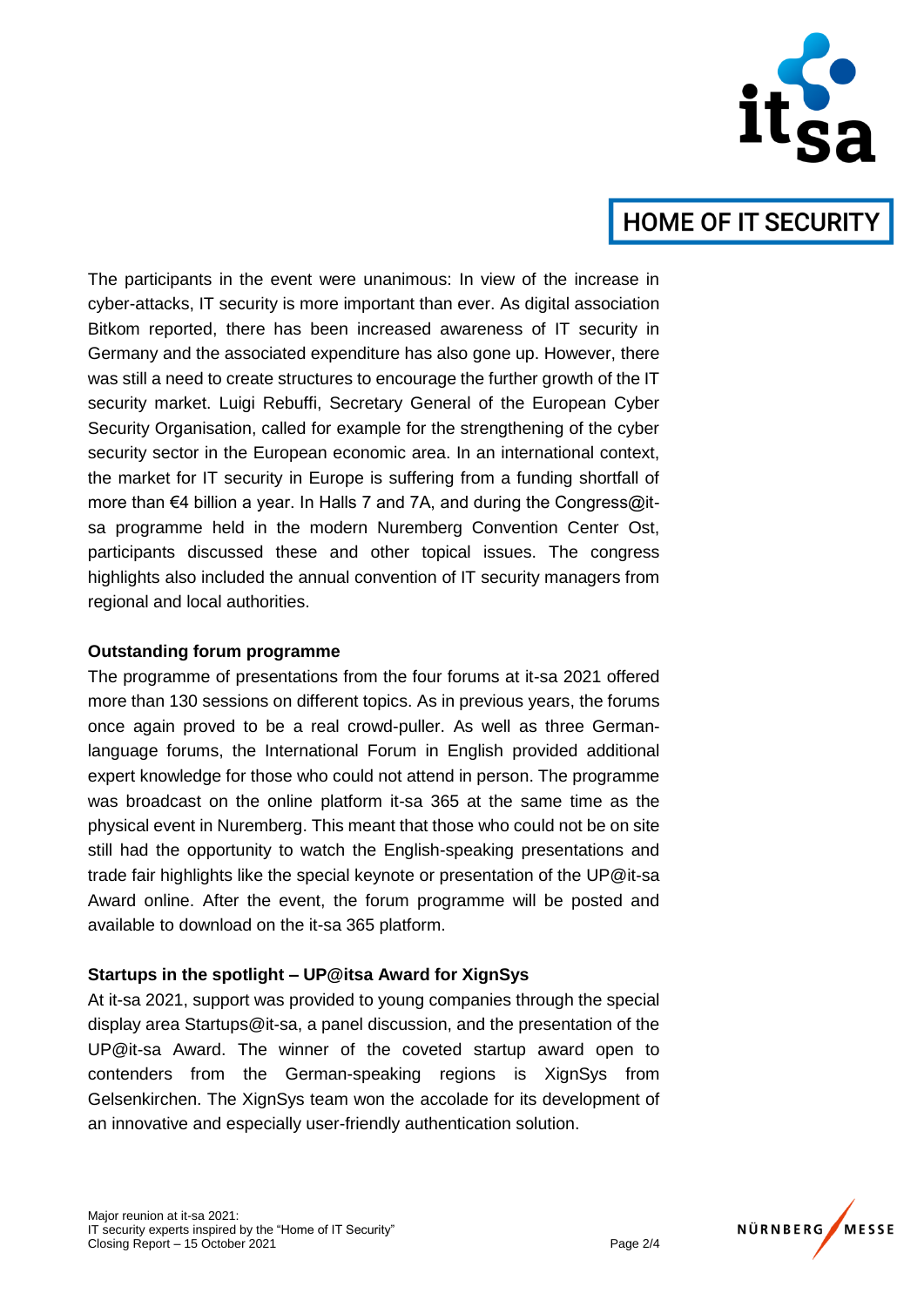

#### **Special Keynote by AI pioneer Chris Boos**

The keynote address at it-sa 2021 was held by Hans-Christian ("Chris") Boos. The artificial intelligence expert talked about the importance of this technology for current and future security applications. He appealed to his audience to be aware of their responsibilities when developing AI-based security tools and stressed that the human factor was still of prime importance in this context.

#### **Bavarian Government reception on eve of it-sa**

On the evening before the trade fair, Albert Füracker, Bavarian Minister for Finance and Regional Identity, hosted a government reception. For highranking representatives of government and associations, the invitation was a welcome opportunity to meet in person again at it-sa. The event featured a discussion among a panel of experts: Andreas Könen, Head of Cyber and Information Security Department at the German Federal Ministry of the Interior, Building and Community, Arne Schönbohm, President of the German Federal Agency of IT Security, and Udo Littke from the Bitkom Executive Board.

### **Onsite and online: it-sa 365 provides digital extension to it-sa Expo&Congress**

As an all-year-round extension to the it-sa Expo&Congress, the organisers of the 2020 event launched the digital dialogue platform it-sa 365. IT security vendors showcase their companies on the platform through corporate profiles, product information and online presentations. On the vendor side, the platform currently features an additional 77 company profiles on top of the 274 profiles of all it-sa 2021 exhibitors. Since the platform's launch in October last year, the number of registered users has almost doubled: From the around 2,900 registrations following the "Launch Days", the number of users has already risen to more than 5,500 meanwhile. The platform was used intensively during it-sa, as people prepared for the event and initiated real-life contacts. No less than 1,500 chat messages were sent via the platform in the week of the trade fair. "During the trade fair, we noted yet another substantial increase in user numbers. This shows how well on-site and online formats can be combined with the attractive offerings on it-sa 365," explains Frank Venjakob.